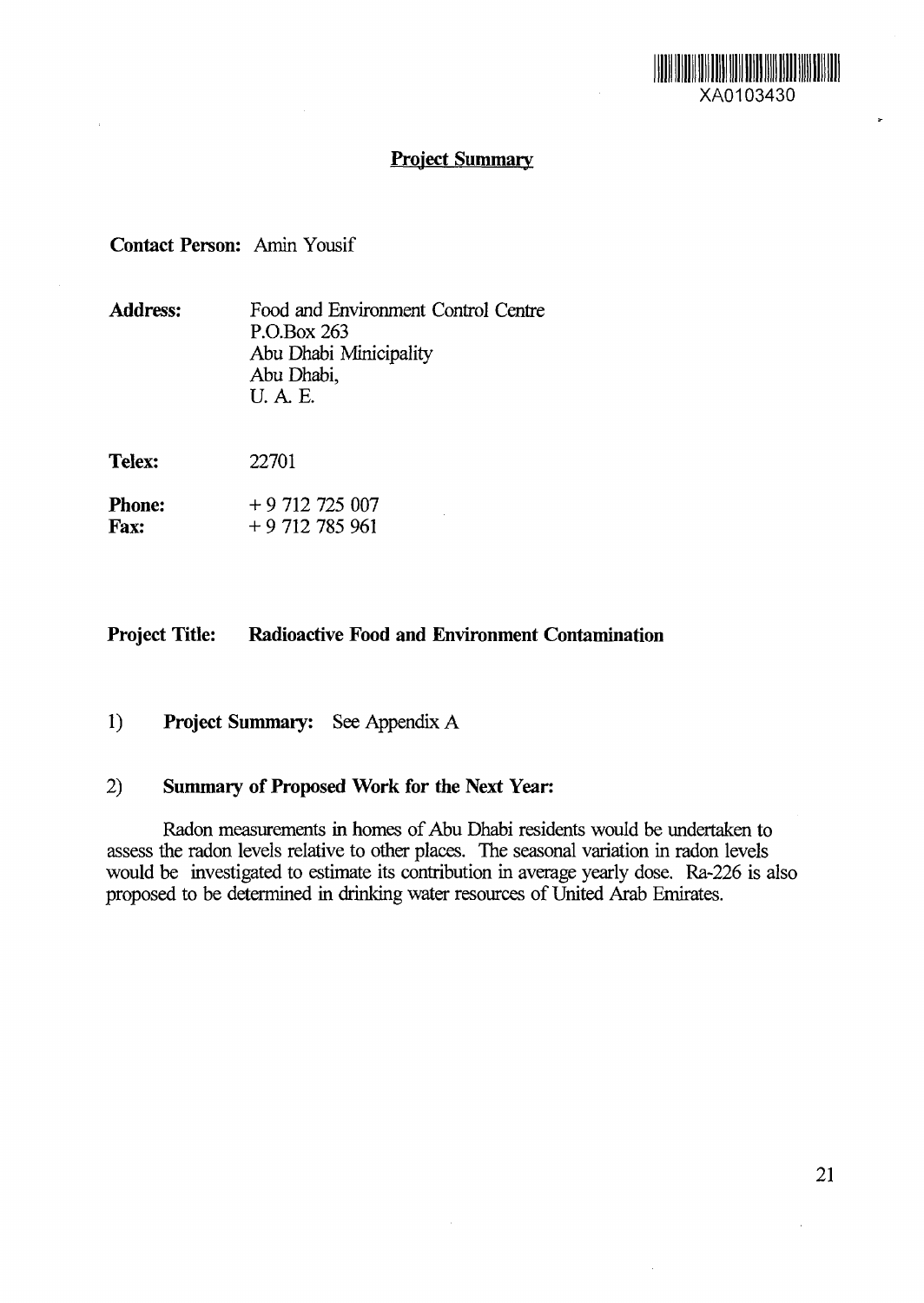#### **APPENDIX A**

### **MONITORING OF RADIOACTIVITY AND ENVIRONMENT AT FECC, ABU DHABI MUNICIPALITY**

The Food and Environment Control Centre of Abu Dhabi Municipality with the help of IAEA has established facilities for regular monitoring of food and environmental samples for radioactive contamination. The Centre is now capable of measuring gamma, beta as well as alpha activity in different types of samples. The main activities in the area of food monitoring are as follows:

-General monitoring of food gamma radionuclides in foodstuffs by high resolution gamma spectrometry;

-Determination of specific gamma radionuclides in foodstuffs by high resolution gamma spectrometry;

-Radiochemical determination of Sr-90 using liquid scintillation analyzer or by gas flow proportional counter;

-Measurement of gross alpha activity in drinking water.

Since more than 85 % of foodstuffs are imported into U. AE. from different parts of the world, monitoring of food samples has proved very fruitful. A large number of food samples are now regularly checked for a possible radioactive contamination. Gamma ray spectrometers with Ge or Nal detectors and LB200 Bacquerel monitors are being used for this purpose. Sr-90 determined by radiochemical separation of its daughter product Y-90 using TBP extraction method. The activity due to Y-90 is measured by liquid scintillation analyzer. Several thousand samples of a variety of foodstuffs have been tested in the radiation laboratory since the establishment of facilities at the FECC. The maximum numbers of samples were those of milk and milk products followed by fruits, vegetables and tea. Quite a significant number of these showed the presence of radiocaesium. A few of them were found to have quite high content of Cs-137 and Cs-134, for example, in 1992 one truckload of a food sample was found to have more than 800 Bq/kg of total radiocaesium and the ratio of Cs-137 ro Cs-134 in this sample strongly indicated that the source of contamination was of Chernobyl accident origin. Drinking water resources are being screened for gross alpha activity and if the alpha activity is found to exceed 0.185 Bq/1, the water samples would be analysed for Ra-226.